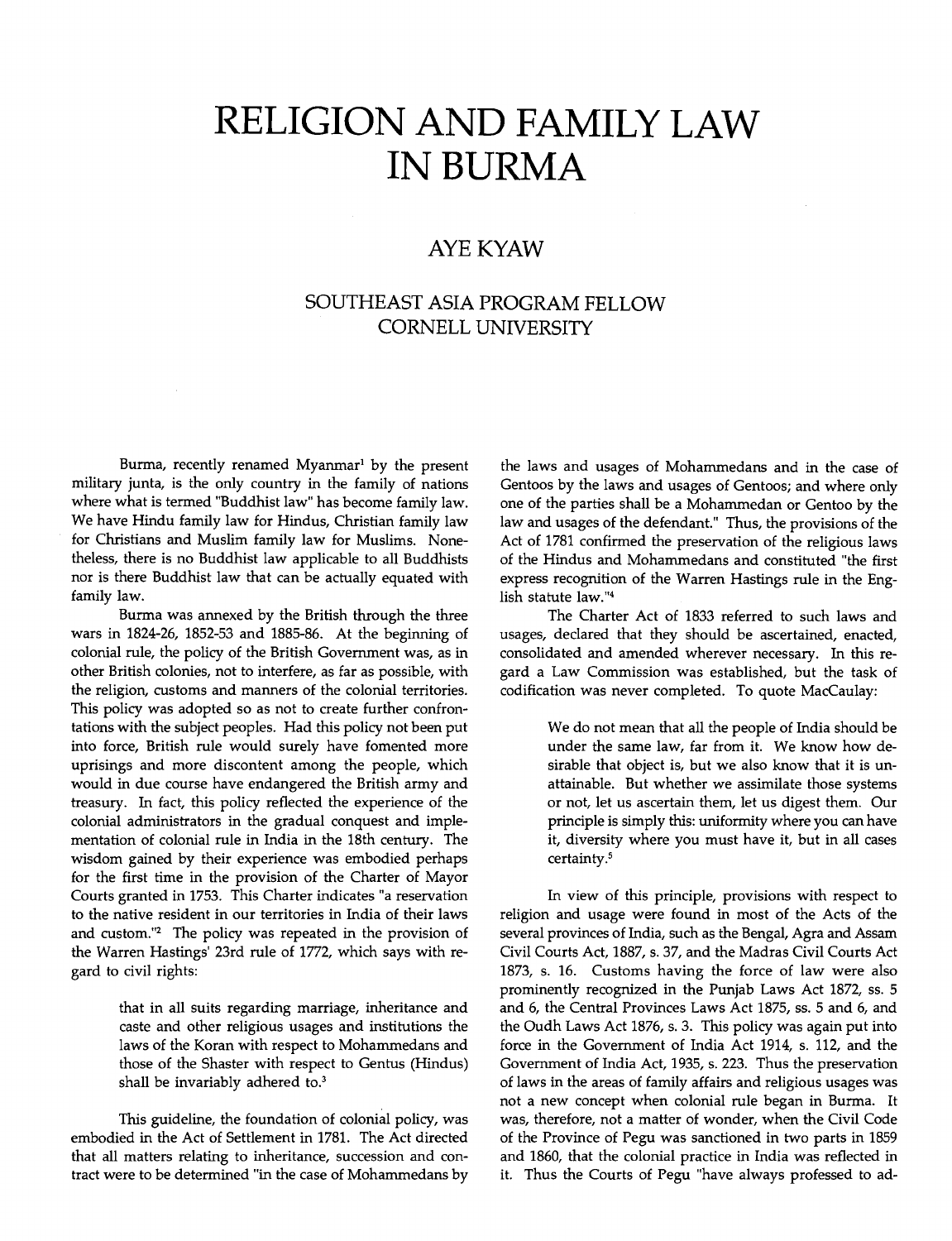minister Burmese Law, when the litigants belong to that race, on all cases of marriage, seduction and adultery, divorce, adoption, inheritance, immovable property."6

However, when the scheme of administration of civil justice was developed further, Buddhist Law rather than Burmese customary law first appeared in section 6 of the Burma Courts Act 1872. This was repeated in section 4 of the Burma Courts Act 1875. This section made Buddhist Law the *lex fori* of the British courts regarding succession, inheritance, marriage or caste or any religious usage or institution in cases where the parties were Buddhists, except in so far as such law had been altered or abolished by legislative enactment or was opposed to any custom having the force of law in British Burma. Similar provision was again made in the Burma Act of 1889. However; in all these Acts no provisions were made with respect to other religions. This is presumably because two important Acts, the Christian Marriage Act and the Miscellaneous Marriage Act, also Known as the Special Marriage Act, had already been brought into operation in 1872.<sup>7</sup>

In this regard, it is also worthy of note that colonial rule brought with it a large number of people from other countries, chiefly India and China.8 The resulting plurality of diverse creeds and beliefs necessitated accommodation in laws. Such accommodation apparently materialized only in 1898 when the Burma Laws Act was promulgated.

Section 13 of this Act, incorporating the required provisions, determined the life and validity of Burmese Customary Law which is still in force today. According to this section:

> 1. Where in any suit or proceeding, it is necessary for any Court to decide any question regarding succession, inheritance, marriage or caste or any religious usage or institution, (a) the Buddhist Law in cases where the parties are Buddhists; (b) the Mohammedan Law in cases where the parties are Mohammedans; and (c) the Hindu Law in cases where the parties are Hindus, shall form the rule of decision, except in so far as such law has by enactment been altered or abolished or is opposed to any custom having the force of law.

Subsection 3 of the Act lays down that, in cases which are not provided for in sub-section 1, or by any other enactment, the decison shall be according to "justice, equity and good conscience."<sup>9</sup> It can be seen that the principle of Warren Hastings' rule, as made use of in India, was extended to Burma in the context of this section.

As in India, the preservation of Buddhist Law was not complete and exhaustive. In the case of India, Sir Courtenay illbert remarks:

> It will be observed the Warren Hastings' rule and the enactment based upon it apply only to Hindus and Mohammedans. There are, of course, many natives of India who are neither Hindus nor Mohammedans,

such as the Portuguese and Armenian Christians, the Parsees, the Sikhs, the Jains, the Buddhists of Burma and elsewhere and the Jews. The tendency of the Courts and of the legislatures has been to apply to these classes the spirit of Warren Hastings' rule and to leave them in the enjoyment of their family law except so far they have shown a disposition to place themselves under English law.10

Here the term "Buddhist" and the phrase "the Buddhist law where the parties are Buddhist," and "except so far as it is opposed to any customs having the force of law," were complicated and somewhat misleading.

In fact "Buddhist" is a wide term and may include many nationalities other than Burmese; there are Chinese, Japanese, Tibetan, Sinhalese, Thai, Laotian, Khmer and many other Buddhists. In the cases of Mohammedans and Hindus, though there may be different schools for different sects or castes, there is still one body of Mohammedan law for all Mohammedans and of Hindu law for all Hindus. In the case of Buddhists, however, there is no Buddhist law for all Buddhists. That body of Buddhist law known as the Vinaya Pitaka mainly deals with rules and regulations which the Buddha promulgated, as occasion arose, for the future discipline of the Order of monks (Bhikkhus) and nuns (Bhikkhunis). Even though it also reveals indirectly some interesting information about ancient Indian history, customs, arts and sciences, it is not concerned with matrimonial law. Hence, as Justice May Oung remarks, the term "Buddhist" in reference to the customary law of the Burmese, "is a misnomer, but its use in connection with matrimonial law is not only misleading, but even incongruous."<sup>11</sup> This remark is correct partly because the Vinaya is not concerned with matrimonial law, and partly because in practice Buddhist monks keep strictly aloof from family and other mundane affairs. Again, if the Buddhist law of which the Courts of Burma took cognizance was "Burmese Buddhist law," then, whether it was obligatory on the part of the courts in Burma to apply it to Buddhists from Thailand, China, or elsewhere was a difficult legal question.

Another question concerns the difference between the two terms, Burman and Burmese. An appropriate terminology to distinguish between the Buddhist ethnic majority of central Burma and other peripheral groups had not been developed. The English terms "Burman" and "Burmese" were used interchangeably. It was probably only in the 1930s, when a distinction arose not only within the Burmese language itself but also in Burmese politics, that "Burman" came to be the accepted designation of the ethnic majority and "Burmese" that of inhabitants of the country as a whole. When the Burma Laws Act of 1898 was promulgated, British judges in Burma as well as the Privy Councillors in England had difficulty not only in interpreting the term "Buddhist Law" but also, and especially, in determining to whom the law should apply. In 1927 a Full Bench of the High Court at Rangoon ruled that the term "Buddhist Law" was to be interpreted as "Burmese Buddhist Law." $^{12}$  A further ruling in 1956 stated that it was to be interpreted as "Customary Law of the Burmese Bud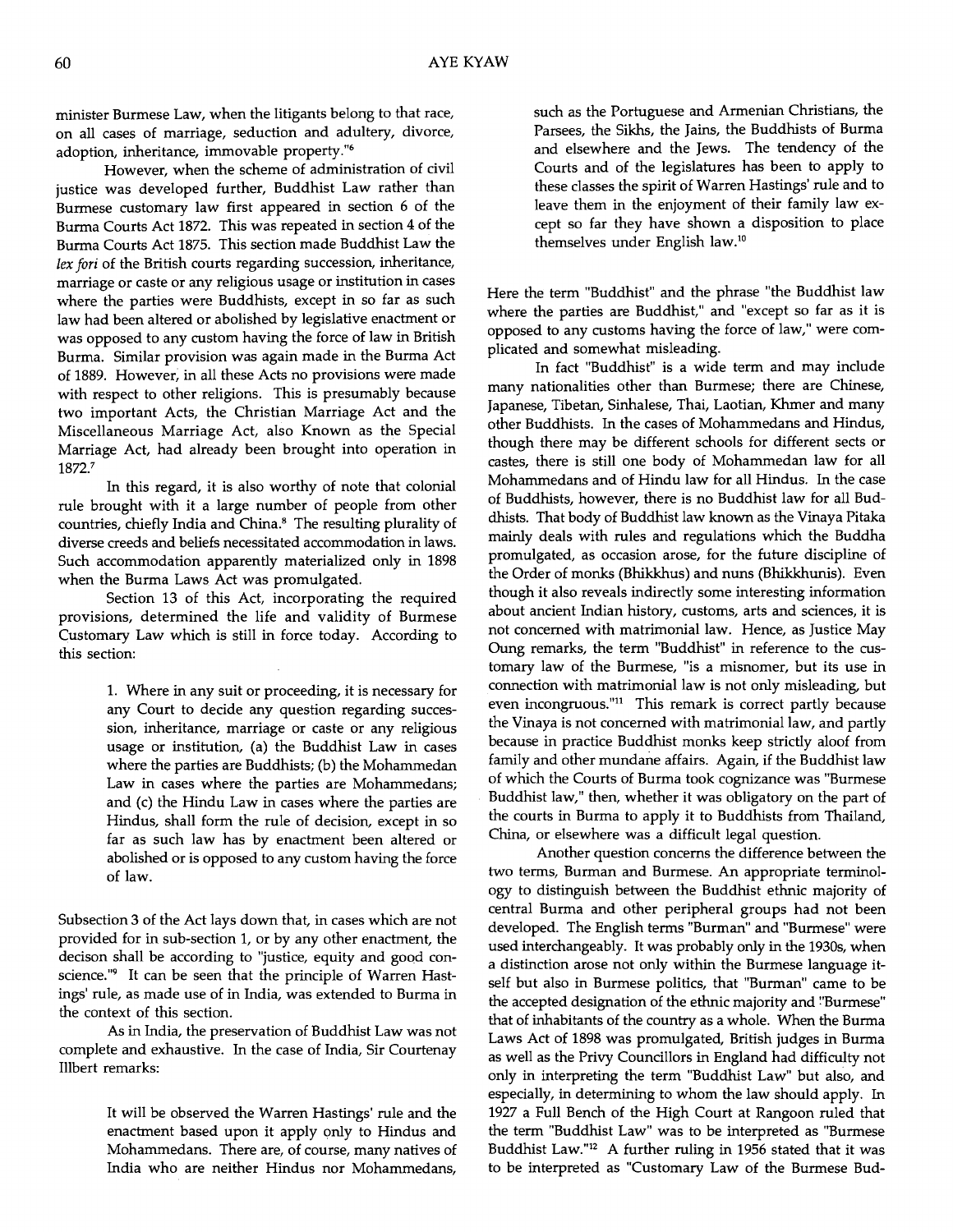dhists."13 It was only in 1969 that the law was changed to read Burmese Customary Law.14 This law does not apply to the whole of Burma, but only to cases involving Buddhists. Mixed marriages are governed by both this Burmese Customary Law and the Buddhist Women's Special Marriage and Succession Act 1954.

In spite of the fact that the expression for Burmese Buddhist Law has undergone changes, the original spirit and content of Burmese customary law, formed when the administration of civil justice began in Burma, remained basically the same. It is also worth mentioning that this law, particularly under colonial rule, did not extend beyond the areas of the Buddhist peoples to whom it applied. Many of the peripheral groups were under a separate judicial and administrative system and had their own substantive and procedural customary laws in contradiction to the laws that applied in Burma proper. For example, by the Burma Laws Act of 1898 in the civil, criminal and revenue administration of each of the Shan States was vested in the Chief of the State (Sawbwa) , subject to any restriction specified in the *sanad,* the order of appointment granted to him. The same Act declared that "the law to be administered in a Shan State shall be the customary law of the State in so far as the punishments which may be awarded thereunder, or the practices which are permitted thereby, are in conformity with the spirit of the law in force in the rest of British Burma."15

The administration of civil justice in the peripheral regions and in each of the Shan States was relatively easy primarily because the Sawbwas in those places were well equipped with the knowledge of the prevailing local customs and traditions. The few British officers assigned to maintain law and order in these areas were not required to be well versed in existing local customs.<sup>16</sup> On the other hand, those British judges responsible for the administration of civil justice in Burma proper did not understand Burmese customary law. Among the important references for those judges were Sangermano's *Description of the Burmese Empire,* which contains an abstract of the *Manusara Shwemyin dhammathat*17 (1833), D. Richardson's translation of the *Law of Menoo16* (1847), Major Spark's *Civil Code of the Province of Pegu* (1860), W. De Courcy Ireland's *Digest of Buddhist Law* (1874), and the *Manu Wunnana Dhammathat,* edited by Maung Tet Toe with preface by Colonel Horce (1878). *A Digest of Burmese Law,* better known as Thirty-six Dhammathats, which was complied into two volumes by Kinwun Mingyi U Gaung during the period from June 1893 to February 1897 for the Judicial Commissioner of Upper Burma, was the most readily accessible repository of Burmese legal treatises.19

Perhaps equally important was the *Notes on Buddhist Law* by Sir John Jardine, Judicial Commissioner of British Burma and a great scholar. He was convinced that most Europeans had very slight knowledge of Burmese customs; that the judges were therefore rather like blind men feeling their way with a staff, and that the duty of the Judicial Commissioner was to smooth the way as much as possible by supplying even an imperfect guide.<sup>20</sup> By virtue of his position as well as his scholarship his series of works influenced the British judges in Burma and the Privy Councillors in England. In his law research he found that the *Manugye* was fuller than most of the Dhammathats.<sup>21</sup>

It was partly due to the influence of Jardine's works and mainly on the authority of Dr E. Forchhammer, Professor of Pali at Rangoon College, that the Privy Council decided to attach preeminence to the *Manugye* among all Dhammathats. This Dhammathat, having the advantage of being written in Burmese prose, was translated into English by Richardson, Principal Assistant to the Commissioner of Tenasserim, and published in 1847 in both English and Burmese versions. It was thus the first translation in English and one of the fullest compilations of Burmese customary laws, existing even before the occupation of Lower Burma. In fact the Privy Councillors in England did not know Burmese and they had to judge the civil appeal cases from Burma mainly in the light of the *Manugye.* Hence, it was held in one appeal case, "The *Manugye* has held a commanding position since the time of King Alompra and is still to be regarded as of the highest authority. Where it is not ambiguous other Dhammathats do not require to be referred to."<sup>22</sup>

Though the courts in Burma had to follow loyally, the Privy Counsellors' judgement did not go absolutely free of timid challenges from some British judges.

In a case decided by Page, C.J. and U Mya, J. in 1936, the authority of the *Manugye* was criticised:

> That the time has come when some Judge should be courageous enough to point out, albeit with diffidence and the utmost respect, that while great value is attached in Burma to the rulings in the Manugye, Burmese jurists do not regard this Dhammathat as sacrosanct, and that from time to time some embarrassment has been created as the result of following the Manugye in the teeth of what has been laid down elsewhere in the Dhammathats. One not insignificant reason why the Dhammathat is so frequently cited is because the Manugye was the first, if not the only, Dhammathat to be wholly translated into English, and thus it is the authority to which those unversed in the Burmese tongue most readily, if not inevitably, turn.<sup>23</sup>

In 1951 the reliability and viability of the *Manugye* were finally challenged in a classic case. The Supreme Court pointed out errors in the translations of it and also discovered that it was as difficult to appraise its authority as to determine its borrowing from different sources.<sup>24</sup>

With respect to mixed marriages, the principle of the *lex loci contratus* is accepted, but the importance of mixed marriages is not clear in the law. If the marriage was valid when contracted, any other subsequent change of law could not make it invalid, except when there had been a statutory provision invalidating such marriage. When Burma was included in India as a part of the British empire, there was a question as to whether the principle of international law visa-vis the Buddhist law would apply in deciding the validity of *de facto* marriages between Burmese Buddhists and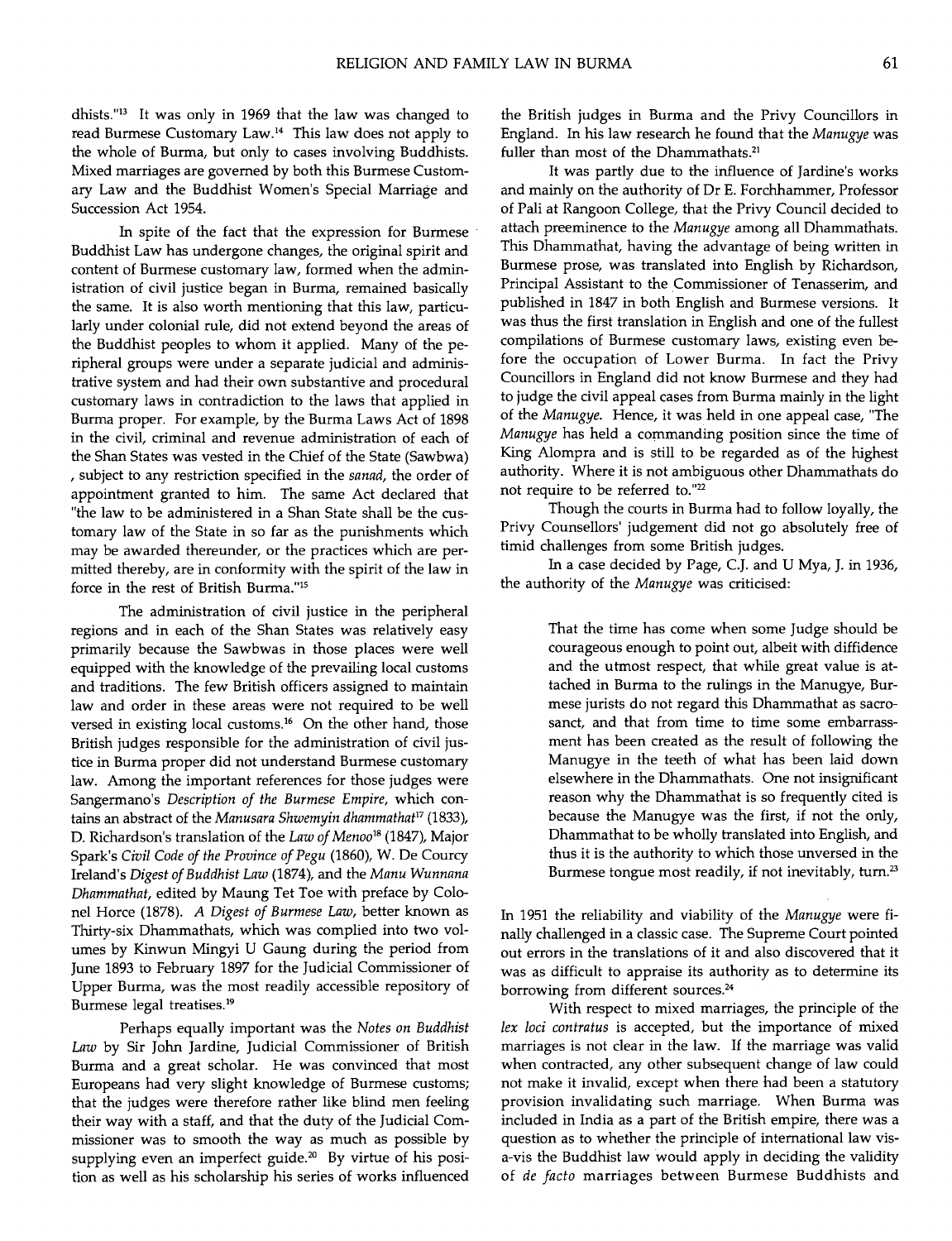Mahommedans, Hindus, Christians or Chinese. The answer was beset with difficulties, primarily due to lack of a provision regarding mixed marriages in section 13 of the Burma Law Act 1898.

The courts in Burma, therefore, had been frequently called upon to decide the validity of *de facto* mixed marriages, especially when questions arising from divorce, succession, or partition of property were involved. In fact, no marriage is legally possible between a Mahommedan man and a Buddhist woman, or between a Buddhist man and a Mahommedan woman. This is mainly because, under Mahommedan law, a Mahommedan man or woman cannot contract a legal marriage with a person who does not believe in a heavenly or revealed religion and who is not *kitabis.* In other words, a Mahom- medan, who professes faith in Allah, all His Angels, all His Books, all His Prophets, the Day of Judgment, and the idea that the power of doing good and bad actions proceeds from Allah and Allah alone, cannot marry a person who disbelieves in these.<sup>25</sup> However, if there is a conversion to Islam, and a customary ceremony is performed according to Islamic rites, a legal marriage can be contracted with any person irrespective of his or her previous religion. The Holy Quran permits polygamy as a legal institution, and sets forth the limits that a man may not have more than four wives.<sup>26</sup> In Burma particularly, during colonial rule, most Mohammedan men who could afford the maintenance of more than one wife took Burmese women as their wives in addition to their Mohammedan wives who might live with them in Burma or who might live in India. In such cases Burmese wives had to change their Burmese names to Mahommedan names. The offspring of a Muslim father and Burmese Buddhist mother were known as Zerbadi and tended to identify with the people of their father's race. Just before the second world war these Zebardis preferred to be called "Burmese Muslims" and . they are known by this name in present Burmese society.

In such mixed marriages, the validity of *de facto*  marriages did not, as a rule, raise any legal questions at the time they were first contracted, despite the fact that the Burmese wives lost all rights which they legitimately had as Burmese women, such as joint ownership of property, a preferential right to inherit and the like. The legal questions only arose when the cases of divorce were brought to the courts. The Holy Quran, of course, makes no provision for wives to divorce their husbands-a right normally reserved to husbands-except when they fear abuse. The Mahom- medan law formed the rule of decision. According to it,

> A Mahomedan can divorce his wife whenever he desires. He may do so without a talaknama or written document, and no particular form of words is prescribed. If the words used are well understood as implying divorce, such as "talak", no proof of intention is required; otherwise the intention must be proved. It is not necessary that the repudiation should be pronounced in the presence of the wife or even addressed to her.<sup>27</sup>

In mixed marriages between Burmese Buddhist women and Hindus, Burmese women were in a worse position. Many Indians, both Mahommedans and Hindus, migrated to Burma where many of them became wealthy. Burmese women, having no knowledge of Hindu law and custom, took Hindu husbands and subsequently lost all the rights conferred on them by Burmese customary law because they were mere mistresses. Worth noting is that a born pariah who was not within the pale of caste Hinduism could contract a legal marriage with a Burmese woman. In one case it was held:

> The frequency of permanent alliances between Tamil cultivators and Burmese women in this province tends to show that Tamils of the lower orders do not consider themselves bound by a rule of Hindu law which Hindus of the recognized castes regard as one of the essentials of their religion and system.<sup>28</sup>

In addition, a legal marriage between a Burmese woman and a Kalai, the offspring of a mixed marriage between Hindu and Burmese, is possible because the man is not regarded as Hindu. In a case decided by the Privy Council it was held:

> If a twice-born Hindu emigrates across the sea to Burma and marries a Burmese woman that in itself may not necessarily deprive of his Hindu status in the eye of the law, but if he has descendants who have been born and have always lived in Burma and who have intermarried with its people, then, even though they may form a community of their own which inherits many traces of Hindu usage, if the usages and religion are of a character so divergent from Hinduism as those of the Kali community are, the community cannot be regarded as Hindu.<sup>29</sup>

As regards Christians, the Christian Marriage Act (XV of 1872) was first promulgated to apply to matrimonial matters arising among the Christians. Section 13 of the Burma Laws Act 1898 therefore says nothing of the law applicable to the Christians. However, according to the Christian Marriage Act, a legal marriage between a Burmese Buddhist and a Christian can be contracted in two ways: by means of a Christian religious ceremony or by civil contract before a Registrar or licensee. Conversion is not necessary but a Buddhist cannot sue a Christian for a divorce under the Indian Divorce Act. In fact,

> where conversion had taken place prior to a marriage with a Christian, a re-conversion to Buddhism, does not free from the Christian marriage and a man cannot claim the liberty of having more wives than one as a Buddhist under the Buddhist Marriage Law so long as he remains bound by a Christian marriage and his wife is still alive.<sup>30</sup>

Nevertheless, in cases where the parties are married as Christians, and the husband alone has apostatized, the wife may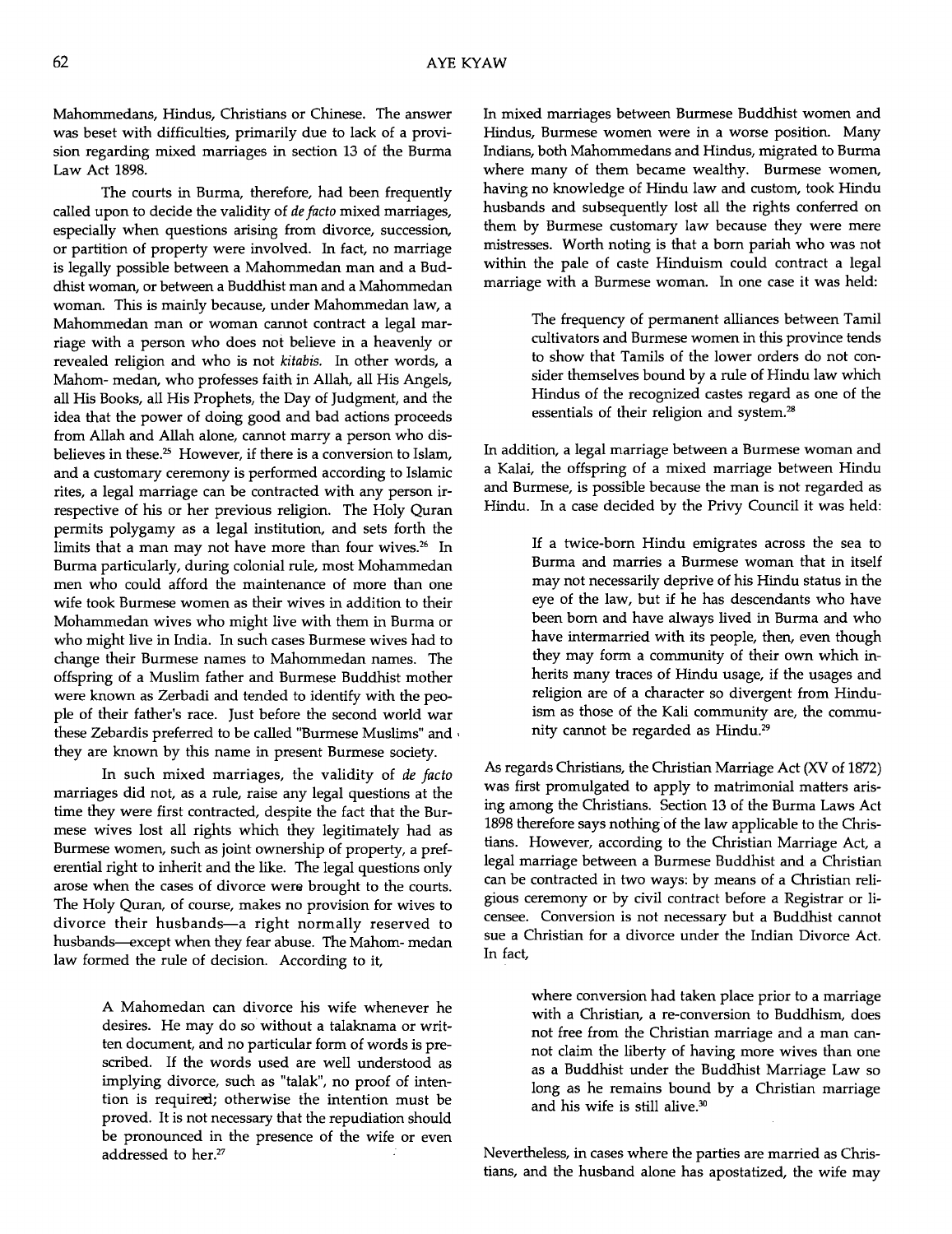divorce him under the Indian Divorce Act. As the Christian Marriage Act does not prescribe that both parties should be Christians, a mixed marriage between a Christian and a Buddhist raises few social problems.

The case of Chinese taking Burmese wives seems not to have been considered when the Burma Laws Act 1898 was drafted and enacted, although a sizeable Chinese community was in Rangoon even before the annexation of Upper Burma in 1885.31 In the Act, the expression, "except in so far as it is opposed to any customs having the force of law," was by no means comprehensive. It left uncertainty concerning the rule of decision particularly when questions arose as to the validity of a mixed marriage between a Chinese and a Burmese. In this regard, the principles of the *lex loci contractus quod solemnitatus,* which determined the validity of a marriage, and of the *lex domicilii,* which decided the question of the capacity of the parties to marry, were to be taken into account.

In Burma, the ambiguous expression embodied in the Burma Law Act and the principles of the *lex loci contractus*  and the *lex domicilii* conflicted. There were thus conflicting judgments and as a result the legal position was far from satisfactory for quite a long time during colonial rule. It was only in 1927 that a case decided by a full bench confirmed the rule of the law regarding a mixed marriage between a Chinese and a Burmese Buddhist. By this decision it was held:

> [a] the Burmese Buddhist law regarding marriage is prima facie applicable to Chinese Buddhists as the lex loci contractus; and [b] to escape from the application of Burmese Buddhist law regarding marriage a Chinese Buddhist must prove that he is subject to a custom having the force of law in Burma and that custom is opposed to the provisions of Burmese Buddhist law applicable to the case; and [c] in case the matter in issue is the marriage of a Buddhist Chinaman with a Burmese Buddhist woman he must show that the application of the custom having the force of law will not work injustice to the Burmese Buddhist woman.32

This judgment is still valid in Burma up to the present time.

Whether due to the ignorance of the English concerning the relationship between customary law and the Buddhist religion, or due to the deliberate plan of colonial masters, Burmese customary law became the Buddhist law by section 13 of the Burma Laws· Act 1898. Consequently, Burmese society was divided into a number of religious enclaves as well as being geographically bisected by other Regulations. As the society was thus divided, community was strongly entrenched by religion. The result was that antagonism among the diverse religious communities, though not apparent in the beginning when the Act was put into force, eventually gathered strength as questions of maintenance, divorce or inheritance arose, and as Burmese women, albeit embracing new religions, and adopting new names when they took Indian husbands, found themselves mere mistresses and their offspring bastards, both legal nonentities.

This situation was known to the colonial government

as well as to Burmese nationalists and judges. Accordingly, the Special Marriage Act was amended in 1923. This amendment, though going some way toward rectifying the position of Burmese women, was far from satisfactory. There had been some suggestions that Burmese customary law should be codified, and attempts were made in this direction. A Codification Committee, with Sir Guy Rutledge as its chairman, worked for a few years beginning in 1924, and a Committee on the Buddhist Will was also appointed in 1938. The work of these committees could not go very far because of division of opinion regarding approaches to the solution of the existing situation.<sup>33</sup> One approach conceded that Burmese customary law should be codified in order to meet the needs of Burmese society, particularly concerning the position of Burmese women. This approach was almost impossible to put in action, primarily because the muscles and bones were too old to cure the running sore of both social and legal problems. The other approach argued that Burmese customary law had attained its maturity naturally, and a complete tidy code would fail to emcompass much of the living fabric of Burmese customary law, and would be incompatible with the changing customs and norms of Burmese society.

Furthermore, the threat of "the Indian peril" turned from words to acts when communal conflict broke out in Rangoon in 1938. This incident, combined with the demands of Burmese nationalists, made way for speedy enactment of the Buddhist Women's Special Marriage and Succession Act, Burma Act XXIX of 1939, in the House of Representatives. This Act came into operation on April 1, 1940, just before the Second World War spread over Burma. By this Act, the position of Burmese Buddhist women contracting marriage with non-Buddhists was improved.

In spite of this more advantageous position, the war crippled the full play of the Act. Hence, a new Act called the Buddhist Women's Special Marriage and Succession Act was drafted and passed by the Parliament in 1954. Since then, the position of the Buddhist woman who contracts a matrimonial alliance with a non-Buddhist has been greatly improved. Provisions in the Act are made for the registration of marriage.34 If a non-Buddhist man and a Buddhist woman live together in such manner as would raise the presumption that they are man and wife by Burmese custom, the Act establishes the presumption that they are lawfully married from the time they started to live together. In such a case, they can formalize the marriage by registration or can live together as presumed by the Act. Either way, their marriage is governed by Burmese customary law.<sup>35</sup> If the husband divorces her or seeks to nullify the marriage on the ground that his personal law does not allow him to contract a legal marriage with a Buddhist woman, he must forfeit all his interest in the joint property of the union and must lose the right to be guardian of the children, for whom he must nonetheless pay maintenance through the years of their minority. The wife is also entitled to compensation.<sup>36</sup>

As regards conversion, the Act also prescribes the following. If a woman who is a citizen of Burma becomes a convert to Buddhism while her marriage exists, then the fam-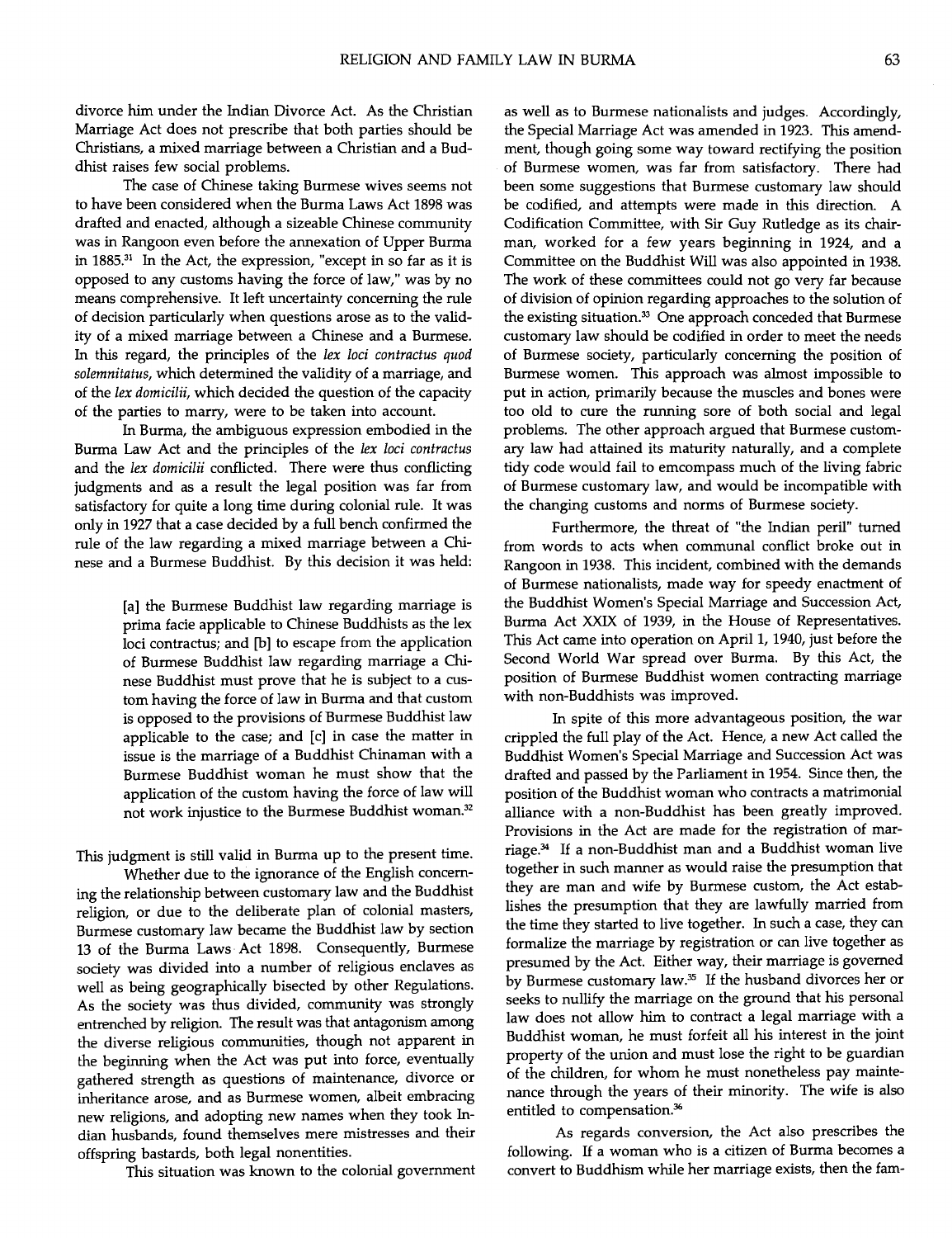ily comes under Burmese customary law. If a Hindu, Jain or Sikh who is a member of a religiously undivided family contracts a legal marriage with a Buddhist woman, any member of such an undivided family must be deemed to have become divided. Thus, if the husband seeks to divorce her on account of the fact that his personal law and custom prohibit a legal marriage with a Buddhist wife, he must maintain her in the standard of life to which she was accustomed before her conversion to Buddhism. Furthermore, all matters of her proprietary rights should be vested in her, and the children for whom she is responsible should be maintained in the years of their minority. $37$  All case law on marriage and its effects for relations between Buddhist women and non-Buddhist men are made obsolete by operation of this Act and its effect. Cases of Buddhist women contracting marriage with Buddhist men of foreign races will remain unaffected.<sup>38</sup>

In conclusion, the continuity of the provision of the Warren Hastings' rule was found in section 13 of the Burma Laws Act of 1898. This Act was not comprehensive but made "Buddhist Law" [Burmese Customary Law] a statutory, religious and non-territorial law. Due to this Act, the position of Burmese Buddhist women in mixed marriages was very handicapped, particularly during colonial rule. Thus came the birth of the Buddhist Women's Special Marriage and Succession Act 1954-the only Special Marriage Act which protects the rights of Buddhist women in Asia.

## **NOTES**

- 1 Early evidence of use of this name 9 John Jardine, *op. cit.*, Book I, p. 1; 17 See Rev. Father Sangermano, "Ab-<br>is found in a Burmese inscription Rutledge, C.J., in Ma Yin Mya and stract of the Burmese Code entitled
- 2 V B.S. Sinha, "Custom and Cus- 10 Cited from Sir Courtenay IIIbert, Rangoon, MCMXXIV, pp. 178-224.<br>tomary Law in Indian Jurispru- Government of India. by Rutledge. 18 D. Richardson. (tr.) The Damathat or
- *another vs. Tan Yuak Pu and Others,* 11 May Oung, *op. cit.*, p. 2. AIR, 1927, Ran., 265 FB.
- *Legislation: Its Role in Social Welfare,* New Delhi, 1956, p. 16.
- 
- 6 Maung Maung, *Law and Custom* in 14 *Na* Si Ti *vs. Ah Phu* Si, 1969 Ma Ta Hague, Martinus Nijhoff, 1963, p.<br>21 **My**<br>21 **My** 32. <sup>12</sup> 15 Report on the Administration of 32.
- Rangoon, Govt. Printing and Staty., The Community of the Community of the BLR., 102 SC. *Selection of Leading Cases on Buddhist*  British Burma Press, 1926, pp. 12-
- 
- 
- tomary Law in Indian Jurispru- *Government of India,* by Rutledge, 18 D. Richardson, (tr.) *The Damathat or* 
	-
- 4 The Publications Division, *Social Yuak Pu and Others,* AIR. 1927, Ran., 20 John Jardine, *op.* cit., Book, p. 1.
- 13 *Lin Chin Noe vs. Lin Gok Su,* 1956 <sup>5</sup>*Ibid.,* p. 18. Ma Ta Ca, 247. 22 *Ma Hnin Bwin vs. U Shwe Gon,* 
	-
- John Jardine, *Notes on Buddhist Law,*  7 24 Dr Tha Mya vs. Daw Khin Pu, 1951 15. Burma for the year 1921-22, pp. 14-
- 16 See Saw Khin Gyi, "History of the 1953, Book I, p. 1; May Oung, *A* 16 See Saw Khin Gyi, "History of the 1953, Book I, p. 1; May Oung, *A* Cis-Salween Shan State 1886-1900," *Law with Dissertations, Rangoon,* M.A. Thesis, Department of His-<br>British Burma Press, 1926, pp. 12-<br>Mandalay 1973: see also Aye Prophet of Islam (Tr. by Maktab E. 13. Mandalay, 1973; see also Aye<br>Kyaw, "Economic Change in the Qoran), Tehran, Islamic Great Li-<br>See Michael Adas *The Burme* Shap States 1996, 1940" in Praksi brary, 1977; Ustaz Iljas Ismail: 8 See Michael Adas, *The Burma* Shan States 1886-1940" in Prakai brary, 1977; Ustaz lljas Ismail: *Delta: Economic Development and* Nontawasee, *Changes in Northern Fundamental Teachings of Islam, Social Change on an Asian Rice* Thailand and The Shan States, 1886-<br>Frontier, 1852-1941, University of 1940, Southeast Asian Studies *Frontier, 1852-1941,* University of *1940,* Southeast Asian Studies Program, Singapore, 1988, pp. 209-47.
- is found in a Burmese inscription **Rutledge, C.J., in** *Ma Yin Mya and* **stract of the Burmese Code entitled**<br>dated A.D. 1090 [Taungguni In-<br>Another vs. Tan Yuak Pu and Others, Damasat or the golden rule," in A dated A.D. 1090 [Taungguni In- *Another vs. Tan Yuak Pu and Others,* Damasat or the golden rule," in *A*  Desription of the Burmese Empire,
- dence" *Indian Sino-Legal Journal,* C.J., in *Ma Yin Mya and Another vs. the Laws of Menoo, translated from*  Fan Yuak Pu and Others, AIR. 1927, *the Burmese*, XIV Vols in One, Ran., 265 FB. *the Burmese, Alwaeddy Press, 4th* 3 Rutledge, C.J. In *Ma Yin Mya and* Ran., 265 FB. Rangoon, Hanthawaddy Press, 4th
	- <sup>12</sup>*Ma Yin Mya and Another vs. Tan* 19 *Kinwunmingyi Digest,* II, preface.
		-
		- 21 John Jardine, ibid., Book, II, p. iii.
		- (1915-16) 8 LBR., 1 PC.
	- *Burma and the Burmese Family,* The Ca, CC 155 FB. 23 *Ma Hnin Zan and Others vs. Ma* 
		-
		- 25 See The Light of Revelation, Manila,<br>Convislam Press, n.d.; Naser M.A. Thesis, Department of His-<br>tory Arts and Science University. Makarem Shirazi: Me'ray and Mandalay, 1973; see also Aye *Prophet of Islam* (Tr. by Maktab E.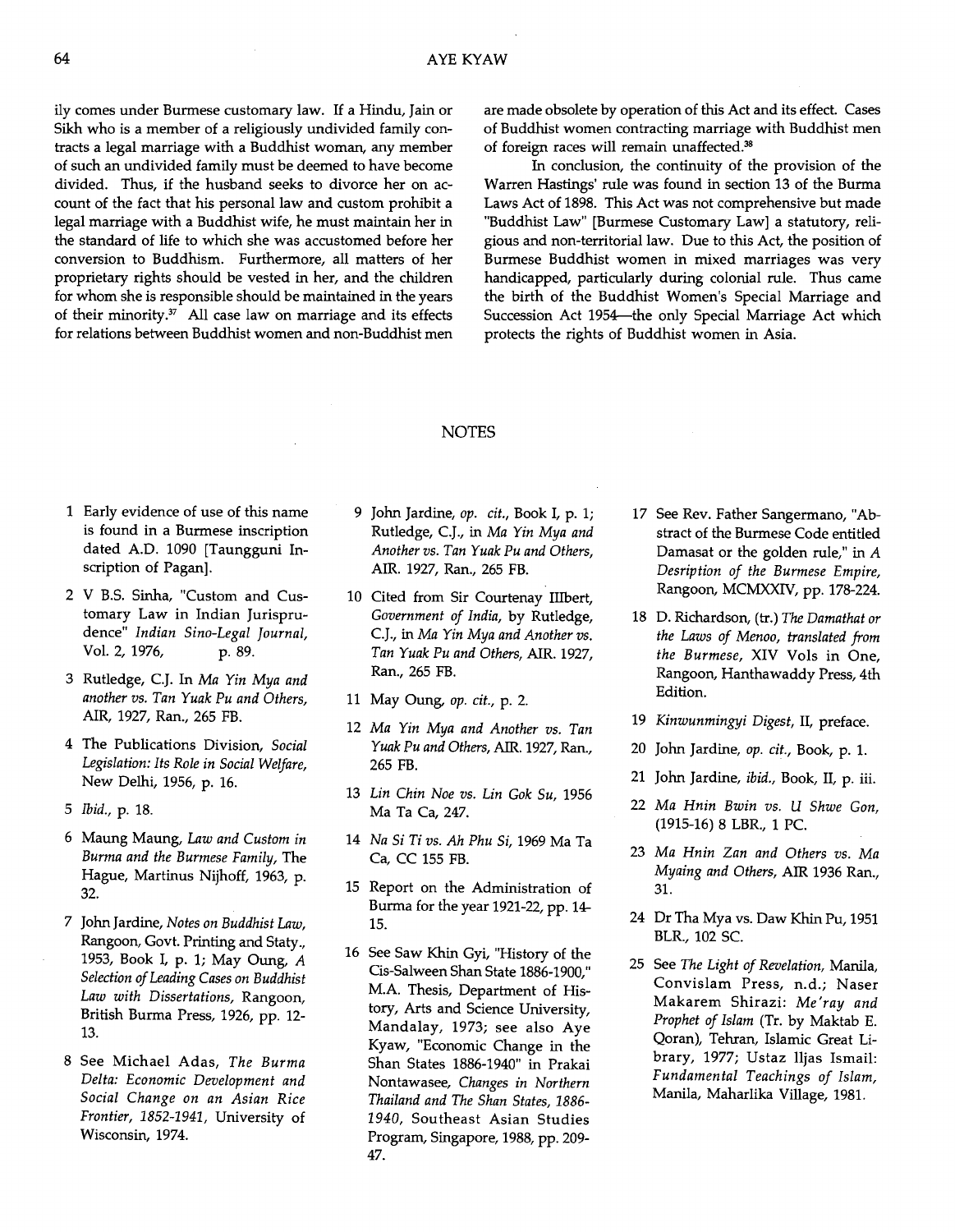- 26 Michael J. Dimond and Peter G. Gowing: *Islam and Muslim: Some Basic Information,* Manila, New Day Publishers, 1981, p. 66.
- 27 *Ma Mi and another vs. Kallander Ammal (NO 2),* ILR 1927 Ran., PC, p. 18; *Ma Saing vs. Kader Moideen,* 8 BLR., 16.
- 28 *W.R. Vanoogopaul vs. R. Kristnaswawmy Mudaliar,* 3 LBR., 25.
- 29 *Ma Yait vs. Maung Chit Maung,* 1922 BLJ., 146/47 PC.
- 30 *Maung Kyaik vs. Ma Gyi,* II UBR (1897-19010, 488).
- 31 See Chen Yi-Sein: "The Chinese in Rangoon during the 18th and 19th Centuries," in Ba Shin, Jean Boisselier, A.B. Griswold ed., *Essays Offered to* G.H. *Luce,* Vol. I, Artibus Asiae Publishers, MCMLXVI, pp. 107-111.
- 32 *Ma Yin Mya and another vs. Tan Yuak Pu and Others,* AIR 1927 Ran., 265 FB.
- 33 U E Maung and U Thein Maung were among the members of this committee; U E Maung served as secretary of the committee on

Buddhist Will. See Maung Maung: *Law and Custom in Burma and the Burmese Family.* The Hague, Martinus Nijhoff, 1963, p. 68.

- 34 The *Buddhist Women's Special Marriage and Succession Act 1954,* s. 21.
- 35 *Ibid,* s. 20.
- 36 *Ibid,* s. 25.
- 37 *Ibid,* ss. 23, 25.